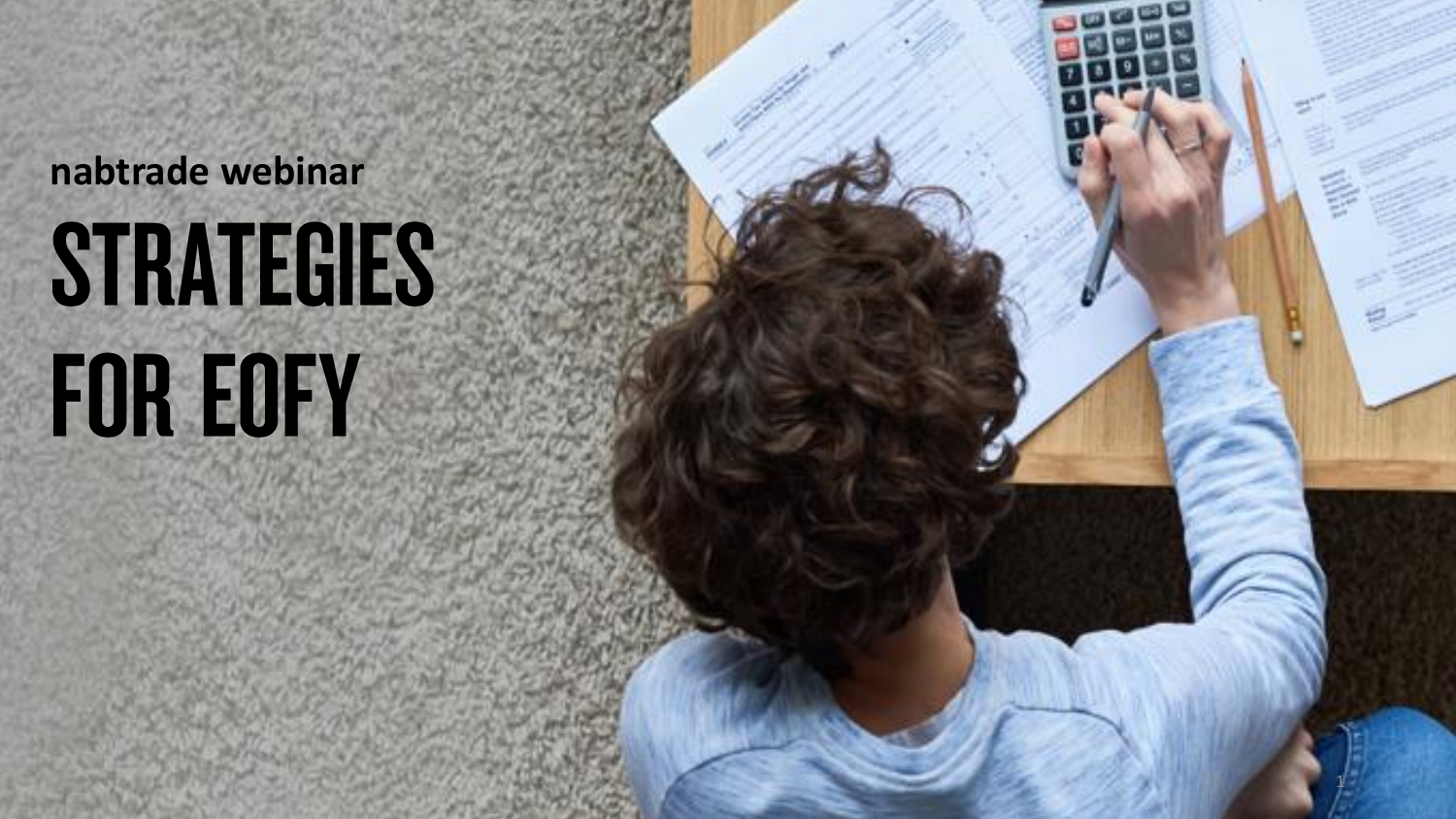

Any advice contained in this presentation has been prepared without taking into account your objectives, financial situation or needs. Before acting on any advice in this presentation, WealthHub Securities recommends that you consider whether the advice is appropriate for your circumstances.

WealthHub Securities recommends that you obtain and consider the relevant Product Disclosure Statement or other disclosure document available at nabtrade.com.au before making any decision about a product including whether to acquire or to continue to hold it.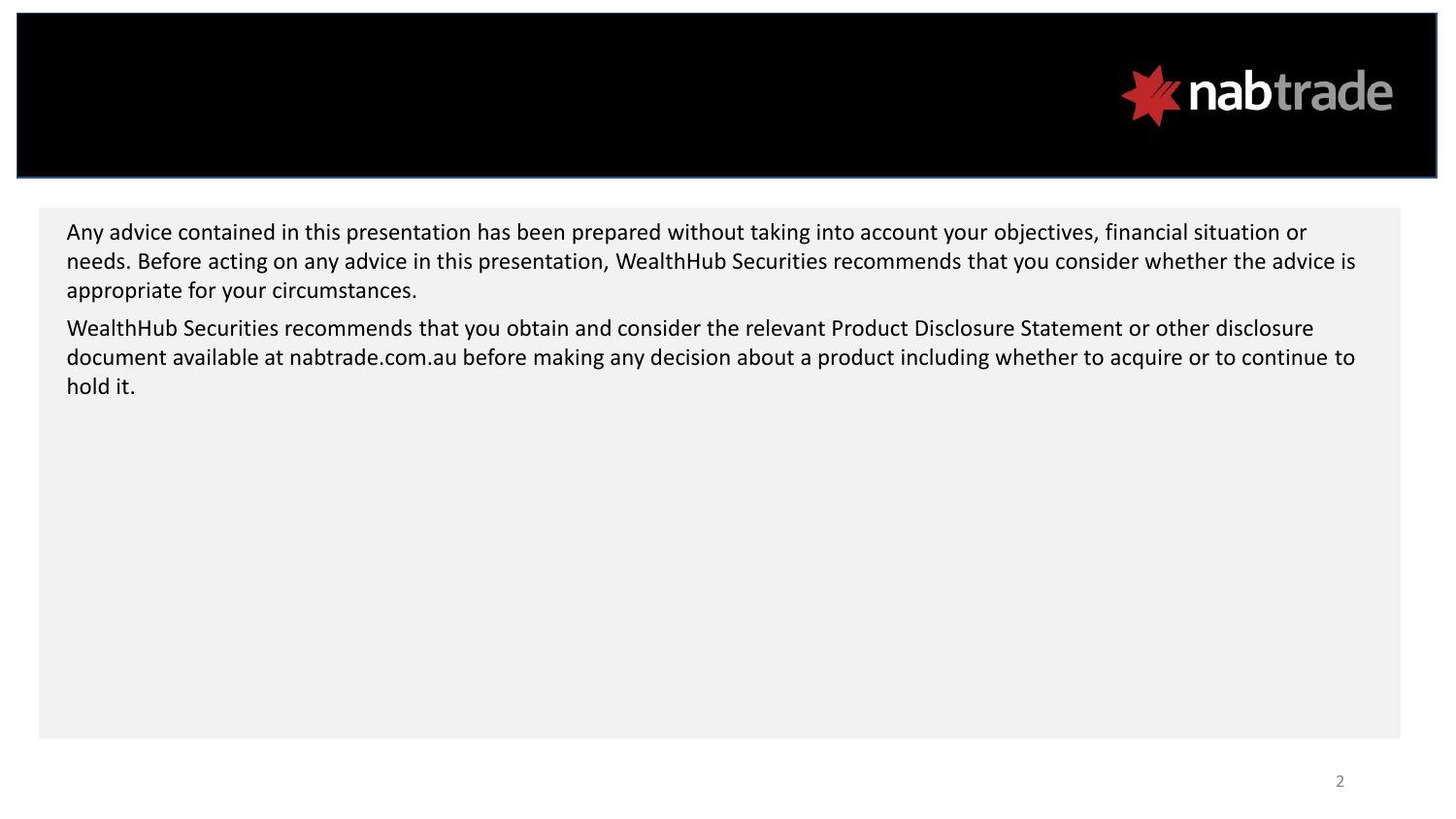#### **STRATEGIES FOR EOFY**





#### **PAUL RICKARD**

Co-Founder Switzer Report

#### **What we'll discuss**

- Strategies to make the most of your investment portfolio
- Incentives to boost your superannuation



45 minutes

- Opportunities to ensure your tax position is optimised for 30 June
- How to ensure your long term investment strategy aligns with your goals

#### **Q&A Session**



15 minutes



#### **GEMMA DALE**

Director, SMSF and Investor Behaviour nabtrade

> Don't forget, you can submit questions at any time. You can also download the presentation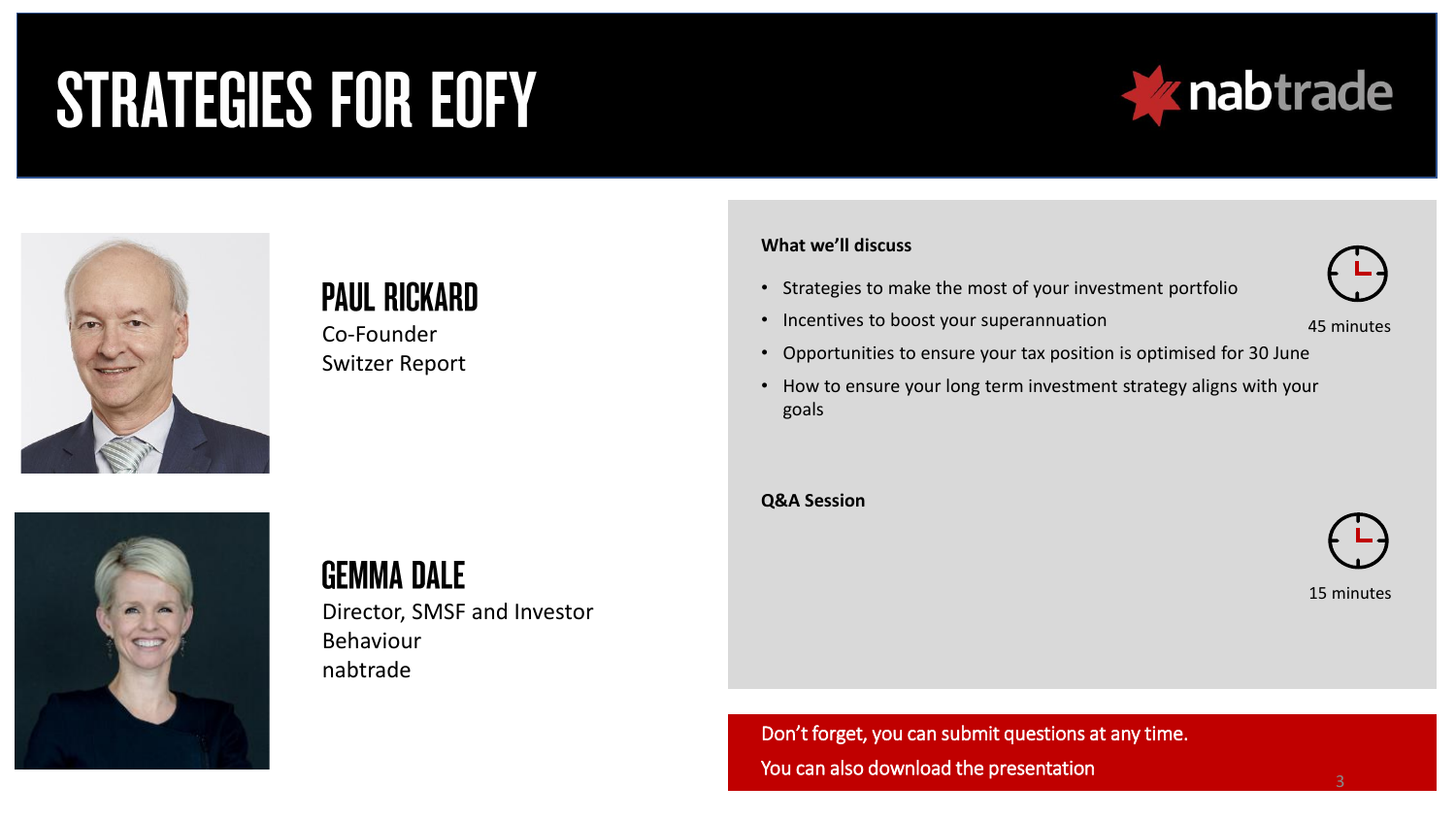





1. Investors



2. Superannuation and Pensions



Taxation

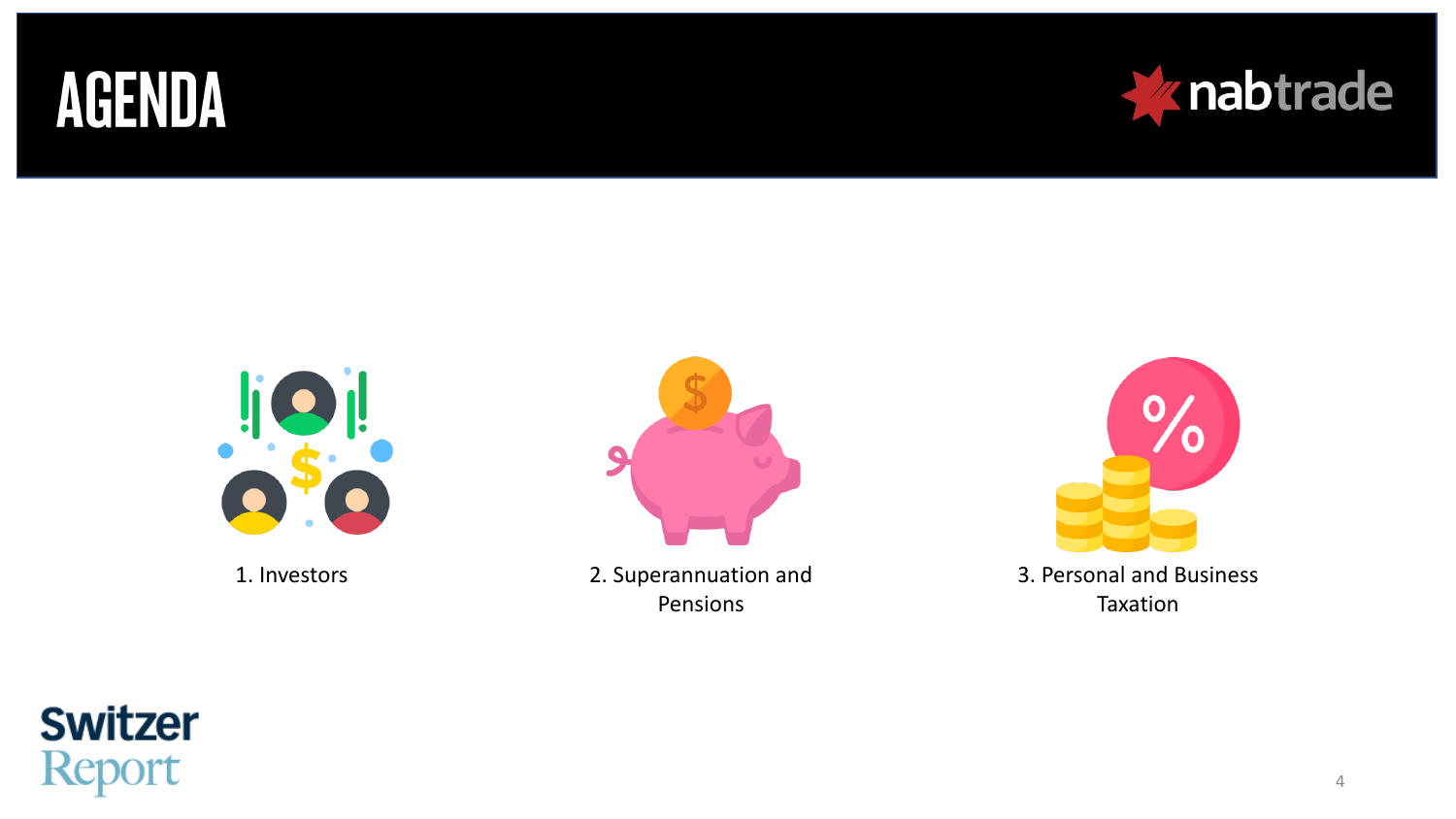#### 1. INVESTORS



- Portfolio re-balancing
- Clear out the "dogs"?
- Optimising CGT impacts



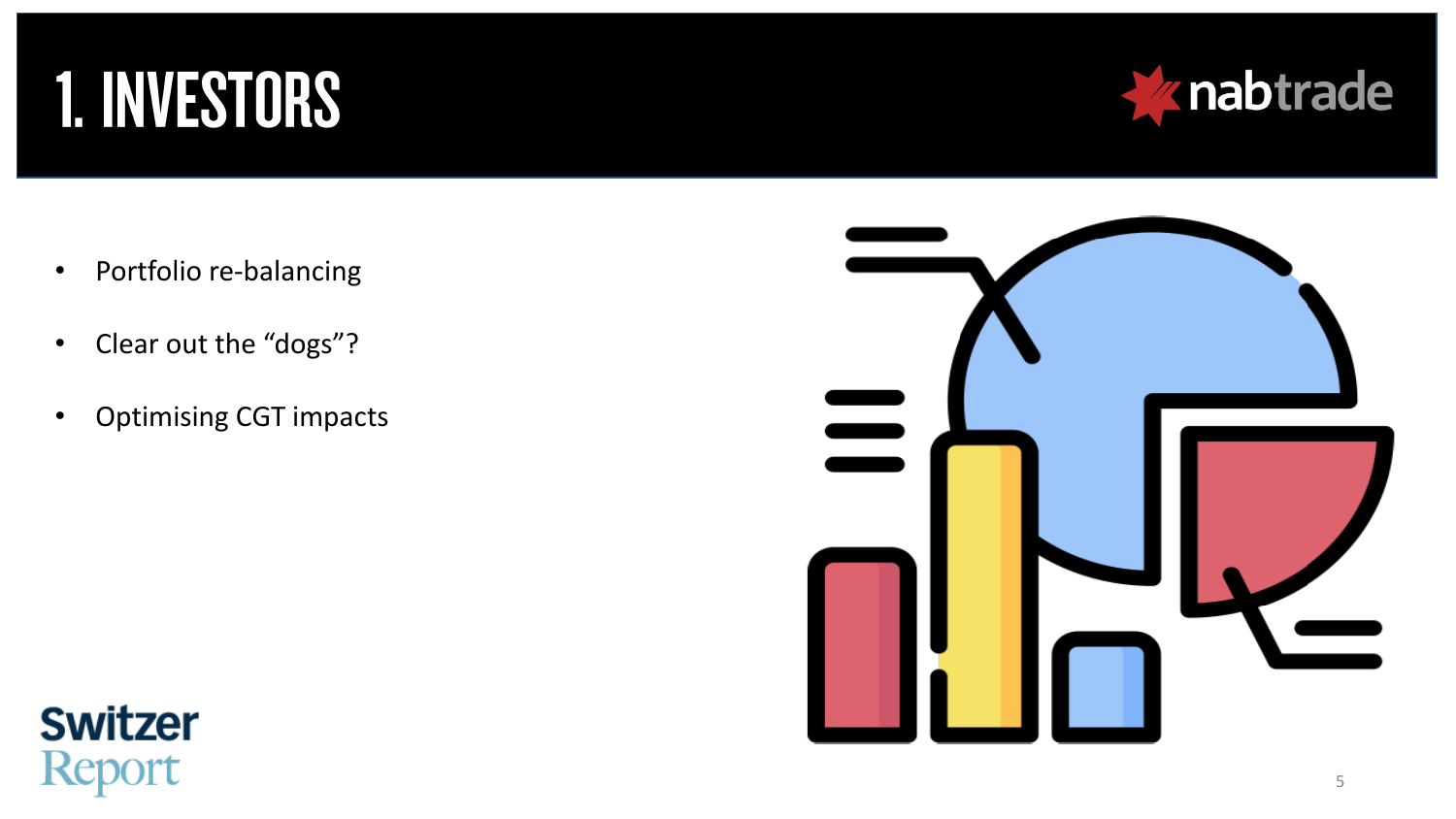#### **ASX SECTOR WEIGHTS**



| <b>Sector</b>                 | <b>Weight</b> |
|-------------------------------|---------------|
| <b>Communication Services</b> | 3.8%          |
| <b>Consumer Discretionary</b> | 6.5%          |
| <b>Consumer Staples</b>       | 4.8%          |
| <b>Financials</b>             | 28.9%         |
| Energy                        | 4.0%          |
| <b>Health Care</b>            | 9.5%          |
| Industrials                   | 5.8%          |
| <b>Information Technology</b> | 3.1%          |
| <b>Materials</b>              | 25.6%         |
| <b>Real Estate</b>            | 6.5%          |
| <b>Utilities</b>              | 1.5%          |

You can also download the presentation (As at 31 May)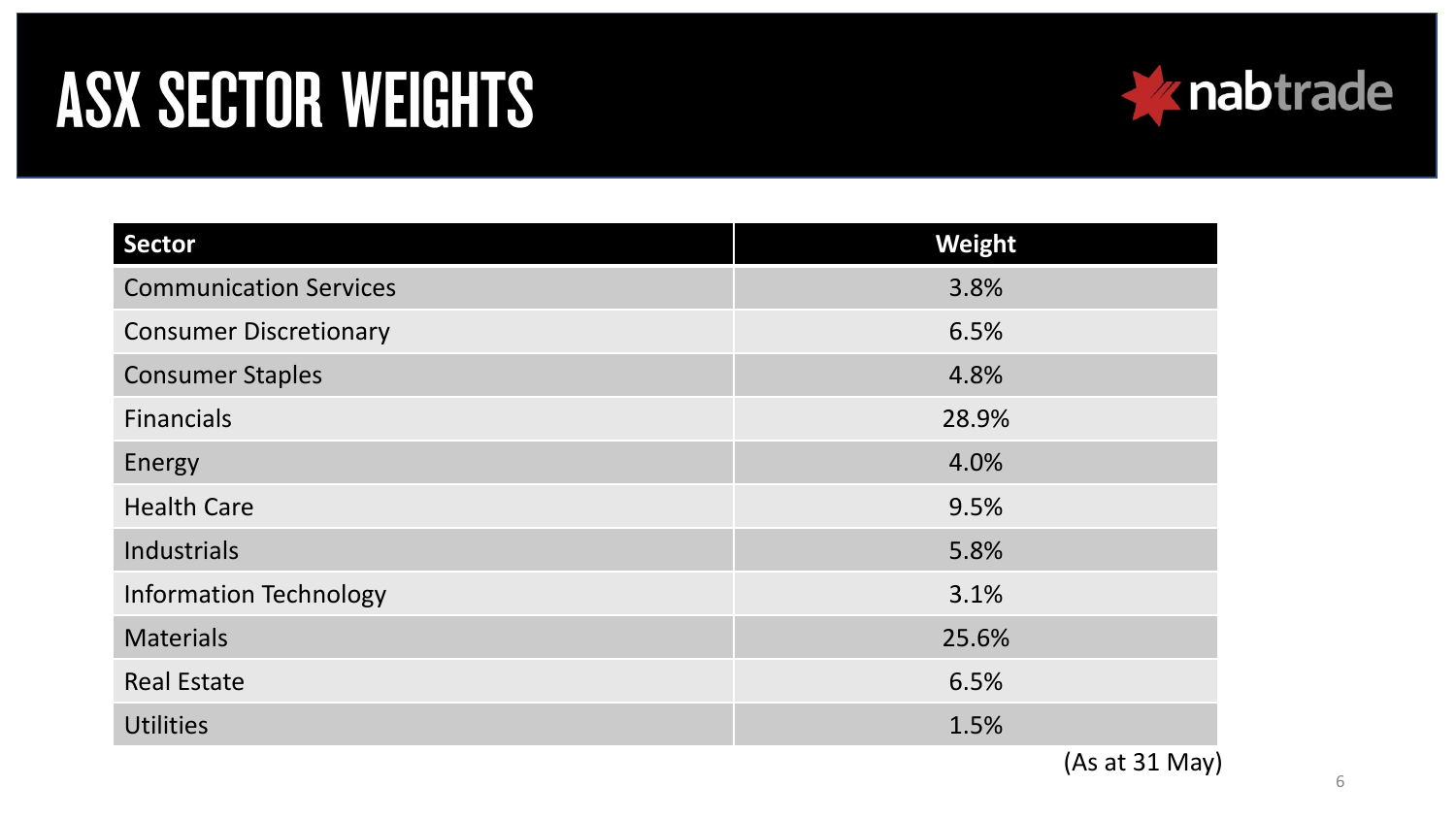### **CAPITAL GAINS TAX**



- Tax paid when an asset is disposed
- Gain (sale proceeds less cost price) taxed at your marginal tax rate, with discount if asset owned for 12 months or more
	- Individual: 50% discount
	- Super Fund: One third discount
	- Company: No discount
- Capital gains can be offset by capital losses
- If losses can't be applied in the current tax year, then can carry forward to the next tax year or until they can be utilised
- If you have multiple parcels of same asset, no set rule such as FIFO or LIFO you can determine which parcel is sold

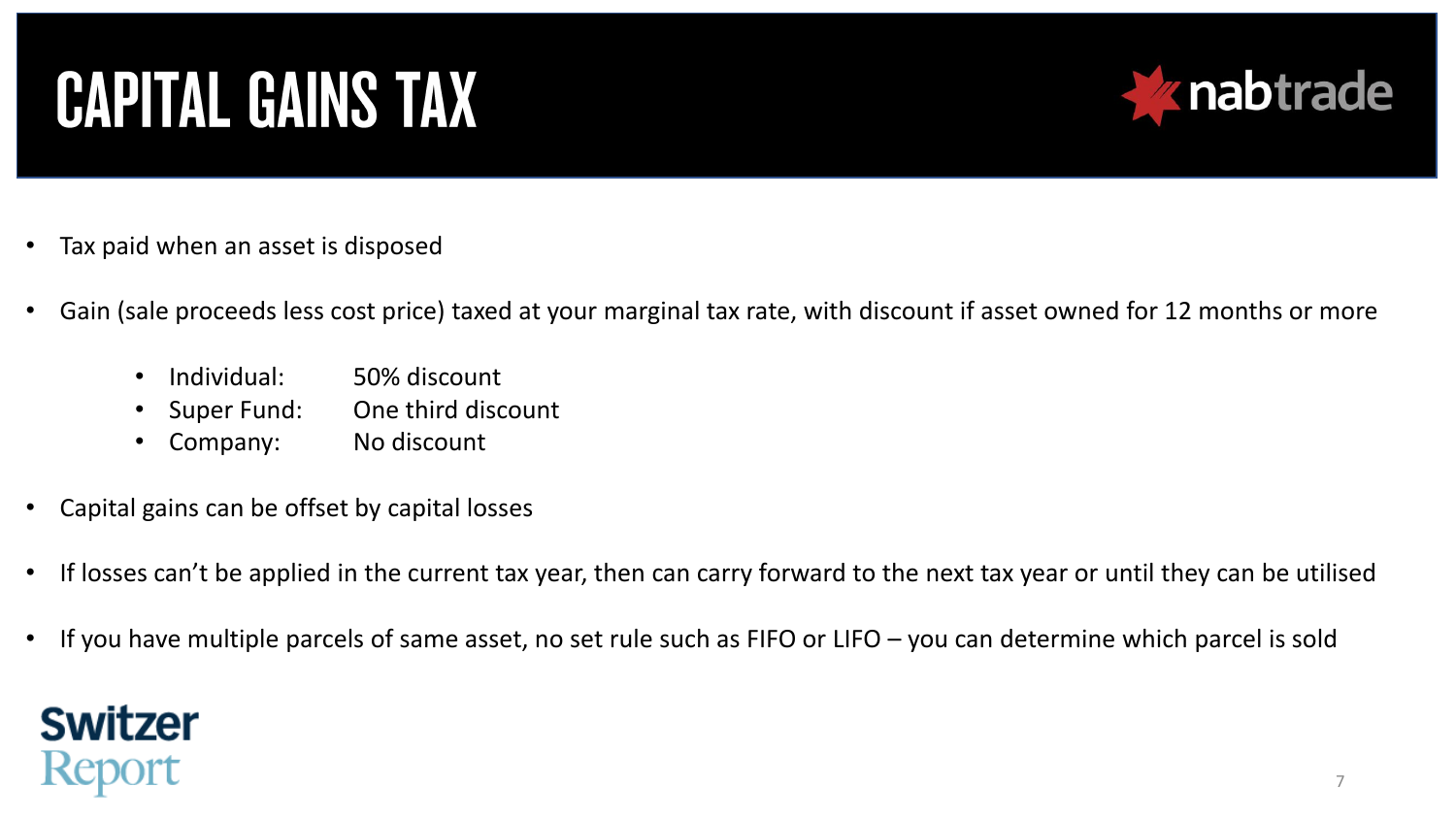### **2. SUPERANNUATIONS AND PENSIONS**



- Concessional contributions
	- Employer's 10%, salary sacrifice, and any amount you claim tax deduction for
	- \$27,500 cap
	- Age up to 67, then if 67 -74, work test applies
	- Catch up contributions if super balance < \$500K and haven't used cap in previous years
- Non concessional contributions
	- Personal "after tax" contributions
	- \$110,000 cap
	- Bring-forward rule if < 67 (at some time in 21/22) potentially contribute \$330,000
	- Total super balance must be under \$1.7m. Work test if 67 74

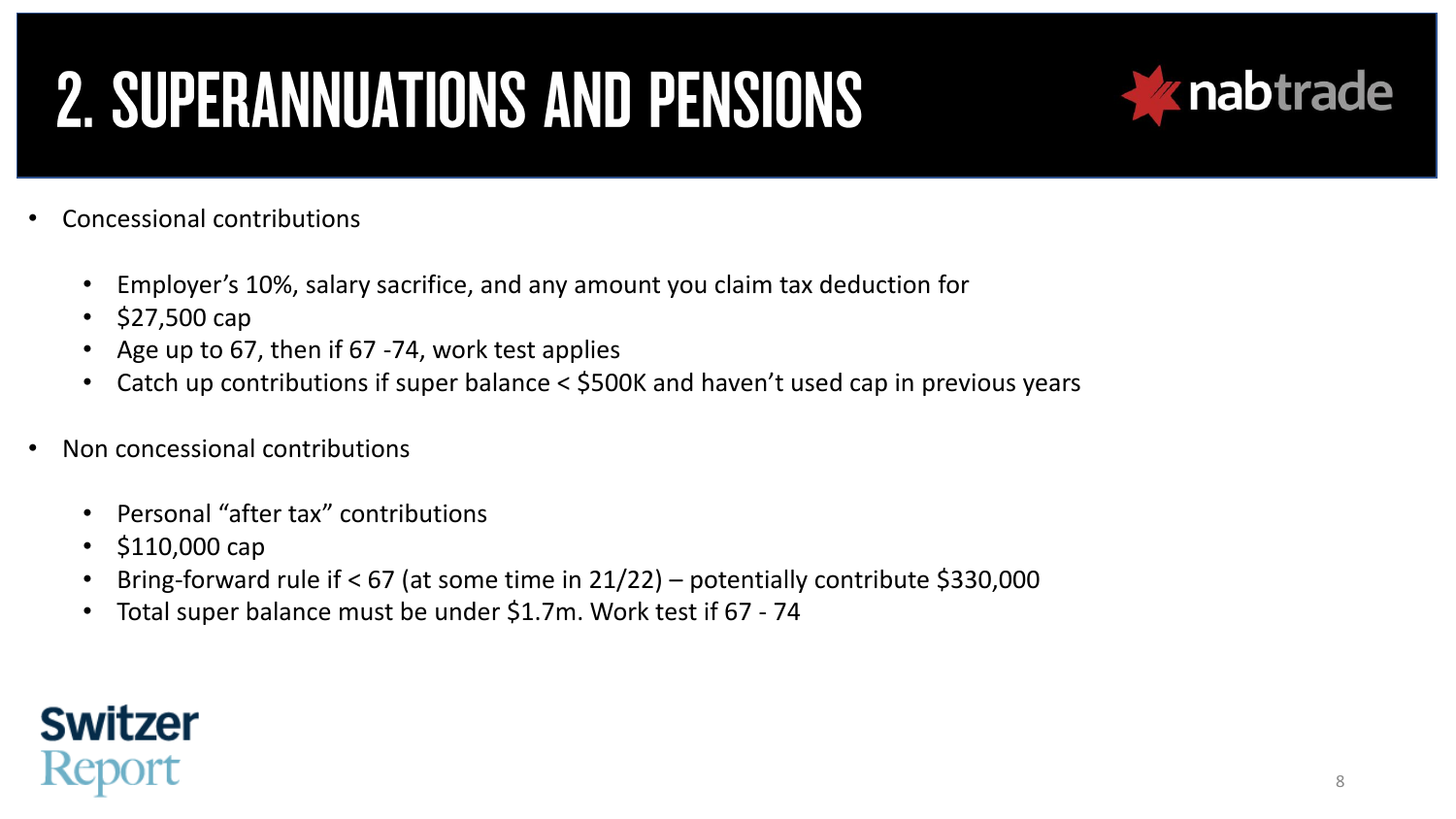### **2. SUPERANNUATIONS AND PENSIONS**



- Government Co-Contribution
	- Govt contributes up to \$500 if personal contribution of \$1,000 made (50% basis), and person is eligible
	- Under 71
	- Income < \$41,112 (phases out completely at \$56,112) and
	- At least 10% of the income must be from a 'employment source'
- Spouse tax offset
	- You can claim a tax offset of up to \$540 by making a spouse contribution of \$3,000 (18% basis), and spouse is eligible
	- Spouse < 75 (67-74 work test) and income < \$37,000. Phases out at \$40,000

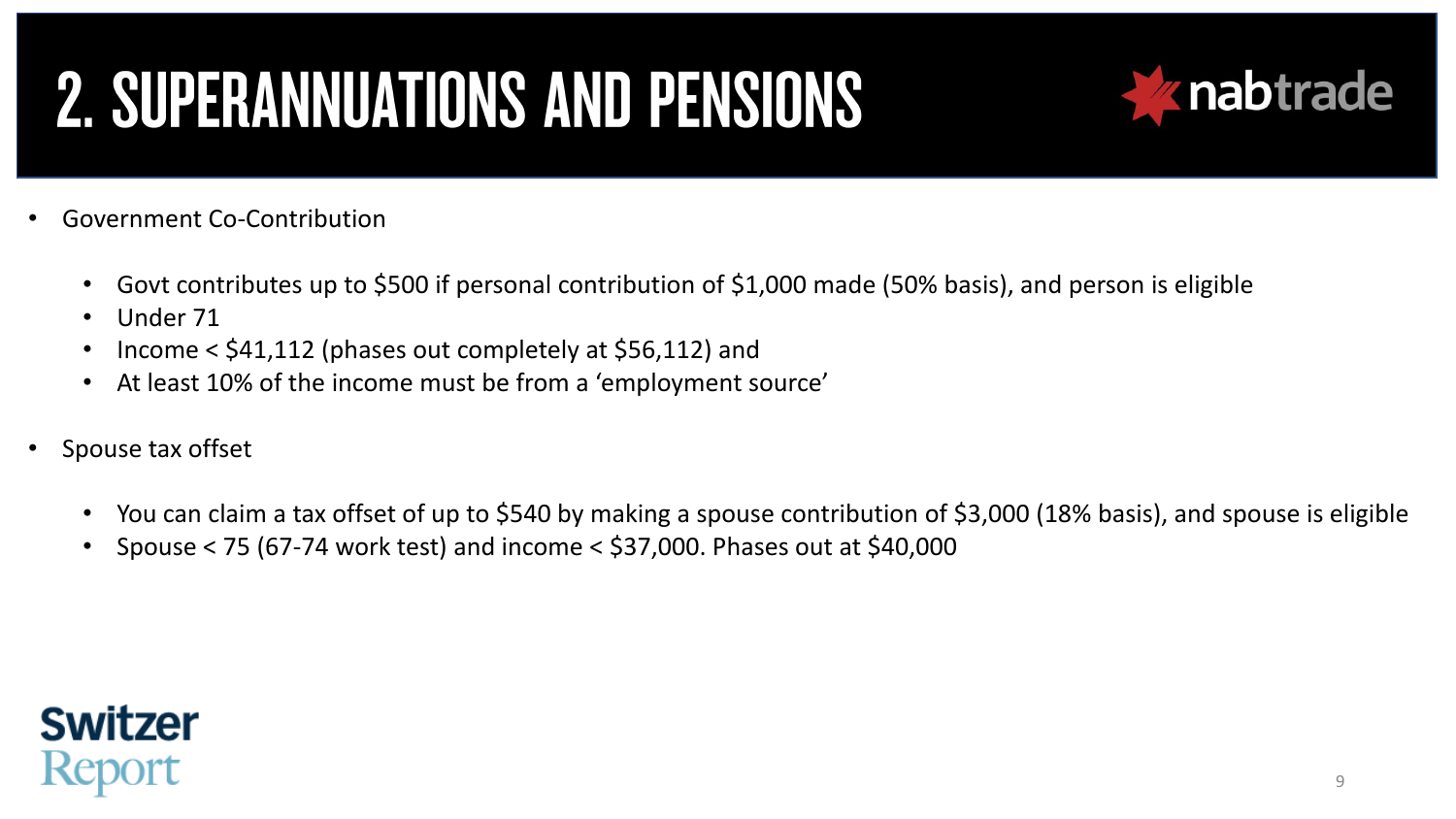#### PENSIONS



- Pension payments have you taken enough?
- Minimum withdrawal based on age and account balance

| Age          | <b>Minimum Withdrawal (21/22)</b> |
|--------------|-----------------------------------|
| Under 65     | 2.0%                              |
| $65 - 74$    | 2.5%                              |
| $75 - 79$    | 3.0%                              |
| $80 - 84$    | 3.5%                              |
| $85 - 89$    | 4.5%                              |
| $90 - 94$    | 5.5%                              |
| 95 and above | 7.0%                              |

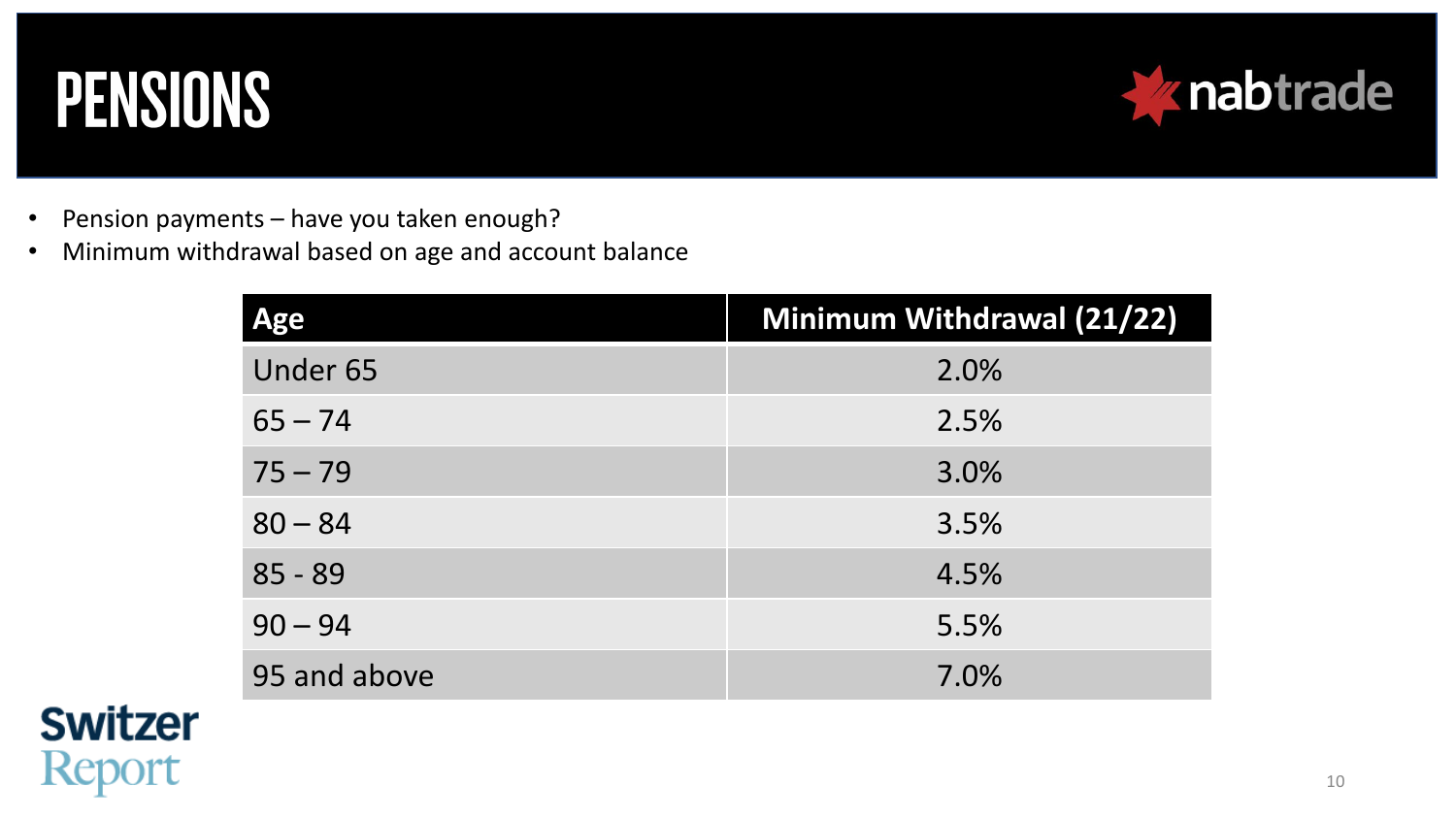### **3. PERSONAL AND BUSINESS TAX**



- Working from home during the pandemic
	- Short cut method 80c per hour diary, but no receipts required
	- Fixed rate method 52c per hour to cover running expenses home office, receipts and maintain diary for representative period. Other costs (stationery) separately claimable
	- Actual cost method
- Deductions for donations, self-education, subscriptions etc
- From a taxation perspective, accelerate expenses, defer income. Can you pre-pay interest on a deductible loan?
- Instant asset write-off for businesses